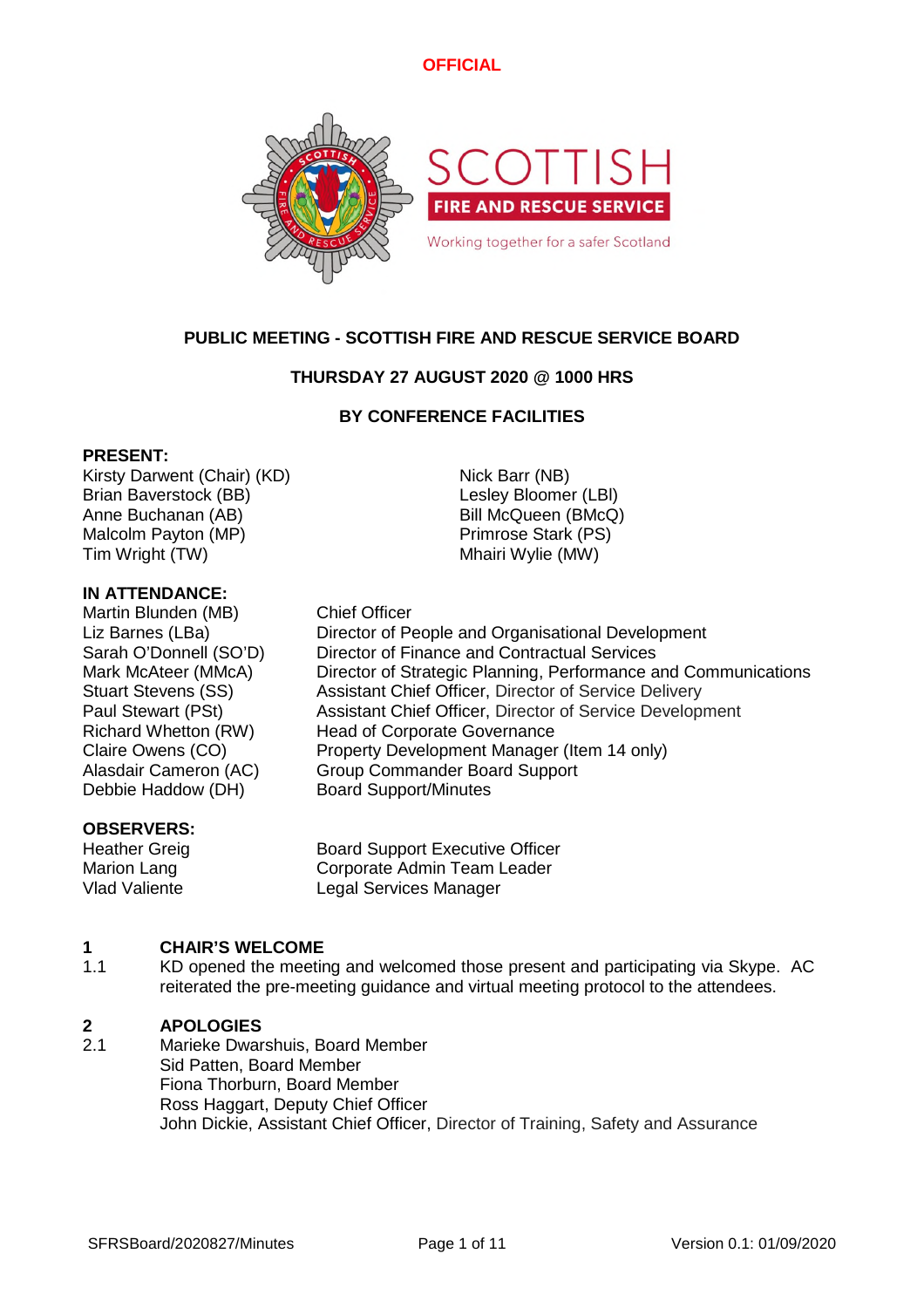#### **3 CONSIDERATION OF AND DECISION ON ANY ITEMS TO BE TAKEN IN PRIVATE**

- 3.1 The Board agreed that a section of the Chair and Chief's reports and the Annual Performance Review Report 2019/20 would be taken in private due to confidential matters (Standing Order 9G).
- 3.2 No further private items were identified.

#### **4 DECLARATION OF INTERESTS**

4.1 None

#### **5 MINUTES OF PREVIOUS MEETING:**

#### 5.1 **Thursday 25 June 2020**

Item 11.2.3 – Service Delivery Committee Update – Request that the statement relating to Gold Decision Making be amended to provide further clarity. It was agreed to amend the text to "*In relation to the Gold Decision Making, KD noted that the governance arrangements for rapid decision making were introduced as an additional layer of decision making. The de-escalation of the current COVID-19 situation will now allow decisions that were made to be reviewed and, if necessary, confirmed within the normal governance procedures."*

Item 11.3.1 – Staff Governance Committee – Date of Committee to be amended to 4 June 2020.

#### 5.2 **Thursday 30 July 2020 (Special)**

5.2.1 The minutes were agreed as an accurate record of the meeting.

#### 5.3 **Subject to the above amendment being made, the minutes of the meetings held on 25 June 2020 and 30 July 2020 were approved as a true record of the meetings.**

#### 5.4 Matters Arising

5.4.1 In relation to the Environmental Policy, it was queried whether an action should have been raised. On review of the previous minutes, the Chair confirmed that the Environmental Policy was approved with no amendments. Whilst the Board made comment on the proposed waste reduction percentage, which the Director of Finance and Contractual Services would take into consideration, no formal action was raised.

#### **6 ACTION LOG**

6.1 The Board considered the action log and noted the updates.

### 6.2 **Members noted the updated Action Log and approved the removal of completed actions.**

#### **7 DECISION LOG**

7.1 The Board considered the Decision Log.

#### 7.2 **Members noted the updated Decision Log.**

### **8 CHAIR'S REPORT**

- 8.1 The Chair presented her report noting events which had occurred since the Board meeting held on 25 June 2020, highlighting:
	- Common themes from Local Authority Chief Executives meetings included strong constructive relationships with Local Senior Officers and their teams, wider collaboration and closer working relationships, shared asset/resources, enthusiasm for tri-service officers and more flexible ways of working (remote areas).
	- Recent discussions at Reform Collaboration Group (RCG) included tri-service roles, out of hospital cardiac arrest, lifelines, wellbeing and cross service mental health support, and joint approach to leadership. Workshop to be arranged to refresh the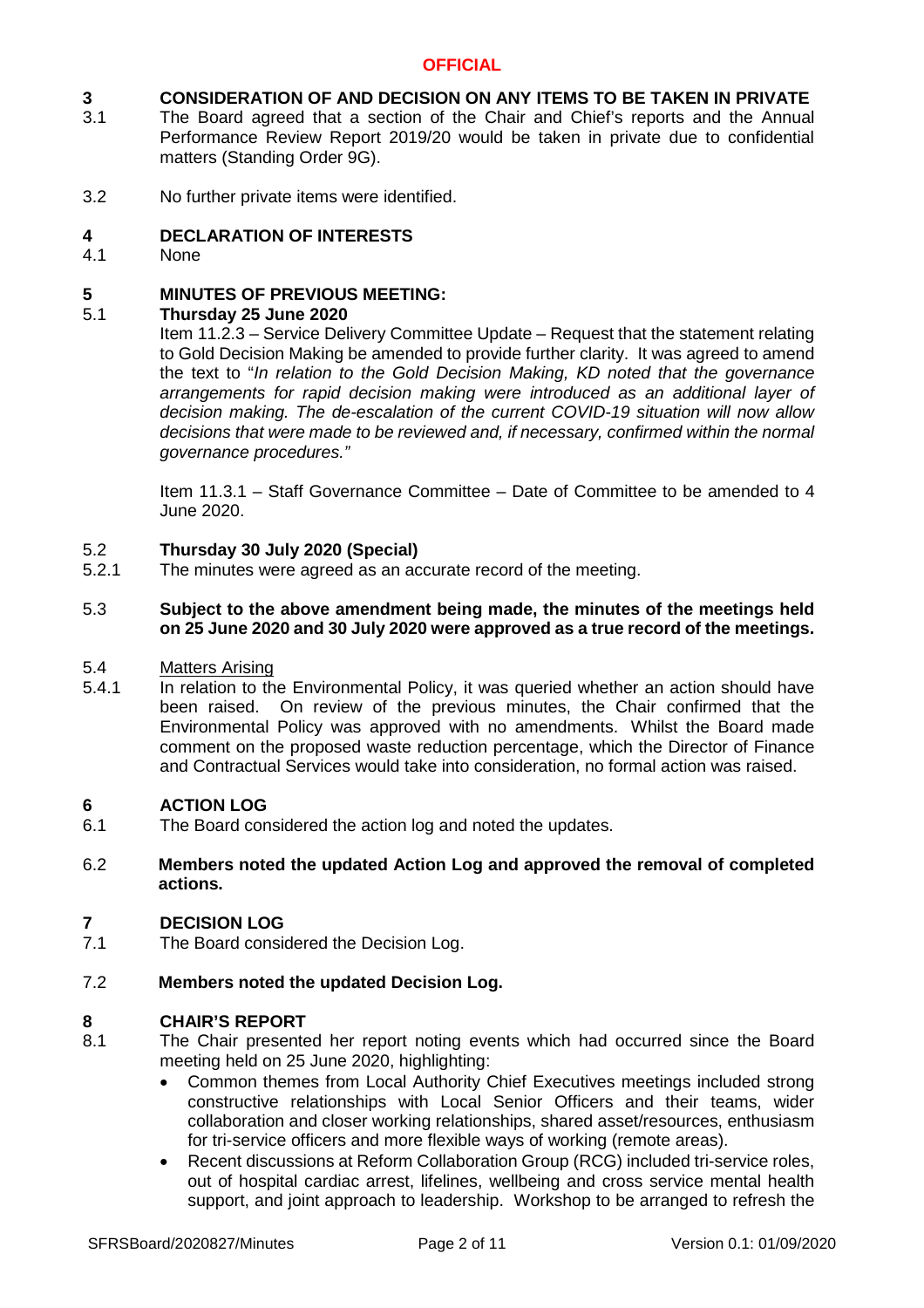Strategic direction with recommendations being brought back to RCG before being shared with individual Boards.

8.2 The Board commented on the potential for a future tri-service Board engagement event/meeting and KD confirmed that was still being considered but it would need to have a clear and focussed purpose. Board Support Team to consider as part of future Board development.

#### 8.3 **The Board noted the report.**

### **9 CHIEF OFFICER'S REPORT**

- 9.1 The Chief Officer presented his report noting events which had occurred since the Board meeting held on 25 June 2020, highlighting:
	- Operational activity updates including the recent significant flooding incidents, train derailment, statistics on dwelling/vehicle/other fires, consistently high level of wholetime staff availability and RDS availability returning to pre-lockdown levels.
	- Update of COVID-19 related staff absences.
	- Retirement of USAR Search & Rescue dog, Diesel.
	- Attendance on Future Visions course with the focus being adaptive leadership.
	- Correspondence sent to Matt Wrack, Fire Brigades Union (circulated separately).
	- Out of Hospital Cardiac Arrest (OHCA) discussions at Strategic Leadership Team to support Scottish Ambulance Service in the coming winter months. Request for formal discussions on Marauding Terrorist Attack (MTA) to be extended to the Fire Brigades Union Scottish Executive.
	- Service Vision engagement events with Station Commanders/Grade 6 update scheduled.
	- Ongoing discussions regarding future budget and potential implications on service delivery.
	- Accenture report circulated and presentation to Board scheduled for 3 September 2020.
	- Update on Service Delivery Model Programme deliverables.
	- Update on the Command and Control Futures project.
	- Preparation for upcoming events including EU exit. Euro Football Championship 2021 and COP 26.
- 9.2 The Board recognised and thanked all personnel involved in the train derailment incident.

### **The Board moved into private session at 1030 hrs to discuss confidential issues. The Board moved back into public session at 1045 hrs.**

#### 9.3 **The Board noted the report.**

### **10 SERVICE TRANSFORMATION UPDATE**

- 10.1 PSt updated Members in regard to Service Transformation matters which had occurred since the Board meeting held on 25 June 2020, highlighting the following:
	- Senior Management Board meeting held on 19 August 2020.
	- Transformation and Major Projects Committee meeting held on 6 August 2020. Project updates were given, noting slippages and the pathways to green and next steps identified.
	- OHCA change request to include Memorandum of Understanding and Clinical Governance.
	- Service Delivery Model Programme continues to progress with the realignment of resources to reduce any potential slippage in time.
	- Community Risk Index Model continuing to develop.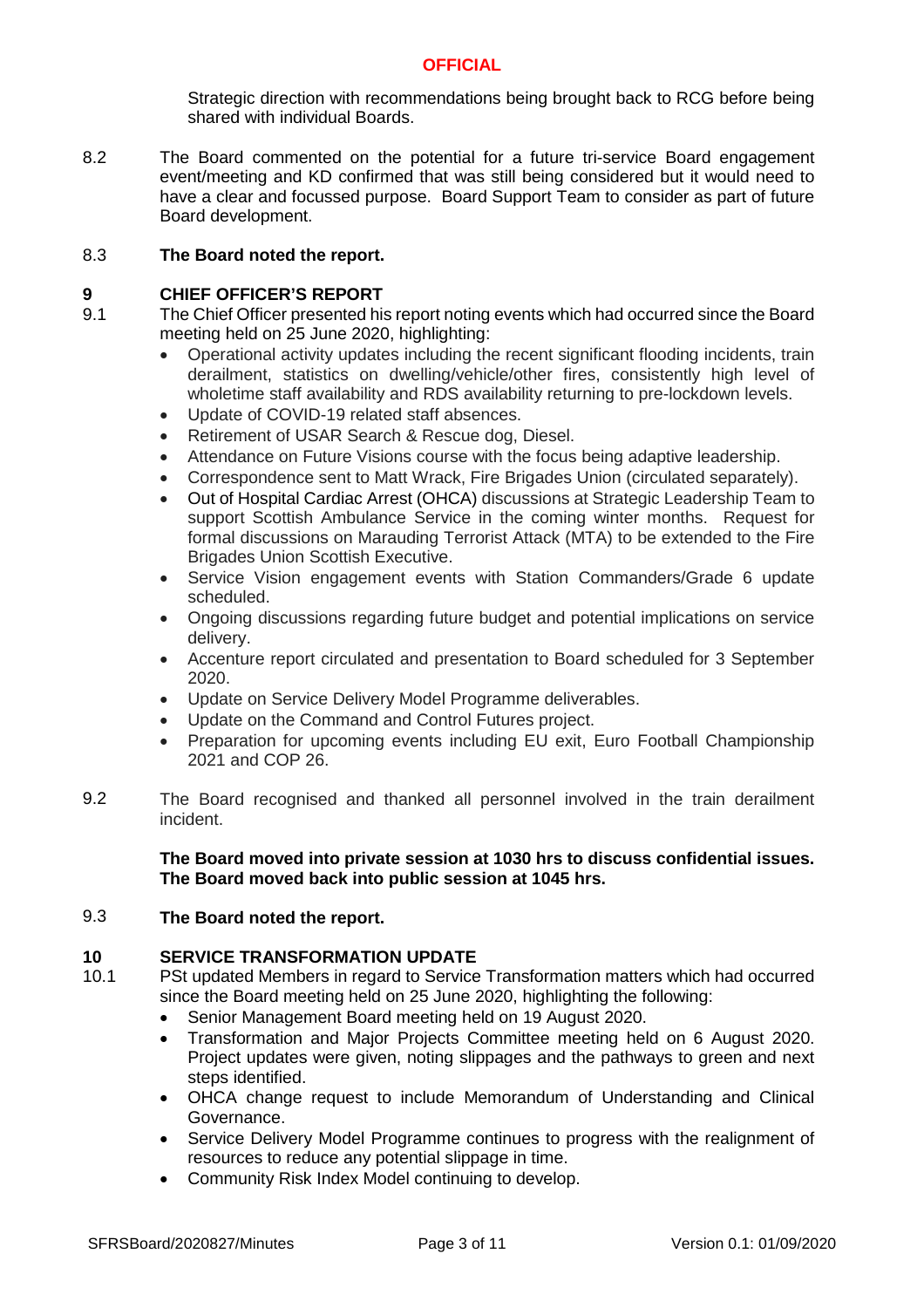# 10.2 **The Board noted the verbal update.**

# **11 COMMITTEE UPDATES**

#### 11.1 **Audit and Risk Assurance Committee (ARAC)**

- 11.1.1 BB reported that the Committee held a public meeting on 9 July 2020 and referred the Board to the attached draft minute. The following was highlighted:
	- Internal Audit progress had been impacted by COVID-19.
	- Assurances gained on the positive engagement and relationship with the Executive.
	- Discussion on gap analysis (transformation) and highlighted differences in type of audit. Committee noted the potential impact from COVID/rejected pay deal/ Accenture work on the change programme.
	- Management response to the Fraud Risk Management Audit.
	- HMFSI Annual Report.
	- Integration of joint approached from HMFSI, Internal and External Auditors.

#### 11.1.2 **ARAC Annual Report to Board and Accountable Officer**

BB presented the report to the Board which confirmed the Committee gained assurances from audit activity, met their terms of reference and had the necessary skill set to undertake their role. On conclusion, the Committee were assured that the Service continues to operate effective risk management, internal controls and governance.

#### 11.1.3 **The Board noted the draft minutes and the Annual Report to the Board and Accountable Officer.**

#### 11.2 **Service Delivery Committee (SDC)**

- 11.2.1 NB reported that the Committee held a public meeting on 11 June 2020 and referred the Board to the attached draft minutes noting that a verbal update was provided at the previous Board meeting. The following was highlighted
	- Further assurance was provided in regard to the HMFSI Closure Report for Performance Management Systems to allow this to be closed.

#### 11.2.2 **The Board noted the draft minutes and verbal update.**

#### 11.3 **Staff Governance Committee (SGC)**

- 11.3.1 PS reported that the Committee held a public meeting on 4 June 2020 and noted that the draft minutes were previously circulated and discussed. The next meeting of the Committee is scheduled for 10 September 2020.
- 11.3.2 PS noted that a confirmed date for the Resolution Advisory Panel (RAP) meeting was still to be identified.

#### 11.3.3 **The Board noted the draft minutes and verbal update.**

#### 11.4 **Transformation and Major Projects Committee (TMPC)**

- 11.4.1 PSt reported that the Committee held a public meeting on 6 August 2020 and provided a verbal update, highlighting the following:
	- Service Transformation project updates including
		- o OHCA milestones had been met, improved engagement with Scottish Ambulance Service, overall costs were still unknown.
		- o Youth Volunteer Scheme Change Request/Closing report Successfully delivered 6 schemes with the remaining 4 to be progressed under business as usual.
		- $\circ$  Command and Control Futures change request delay due to COVID-19. ongoing engagement and discussion with Systel to progress and deliver project.
		- o Service Delivery Model Programme COVID-19 Impact Assessment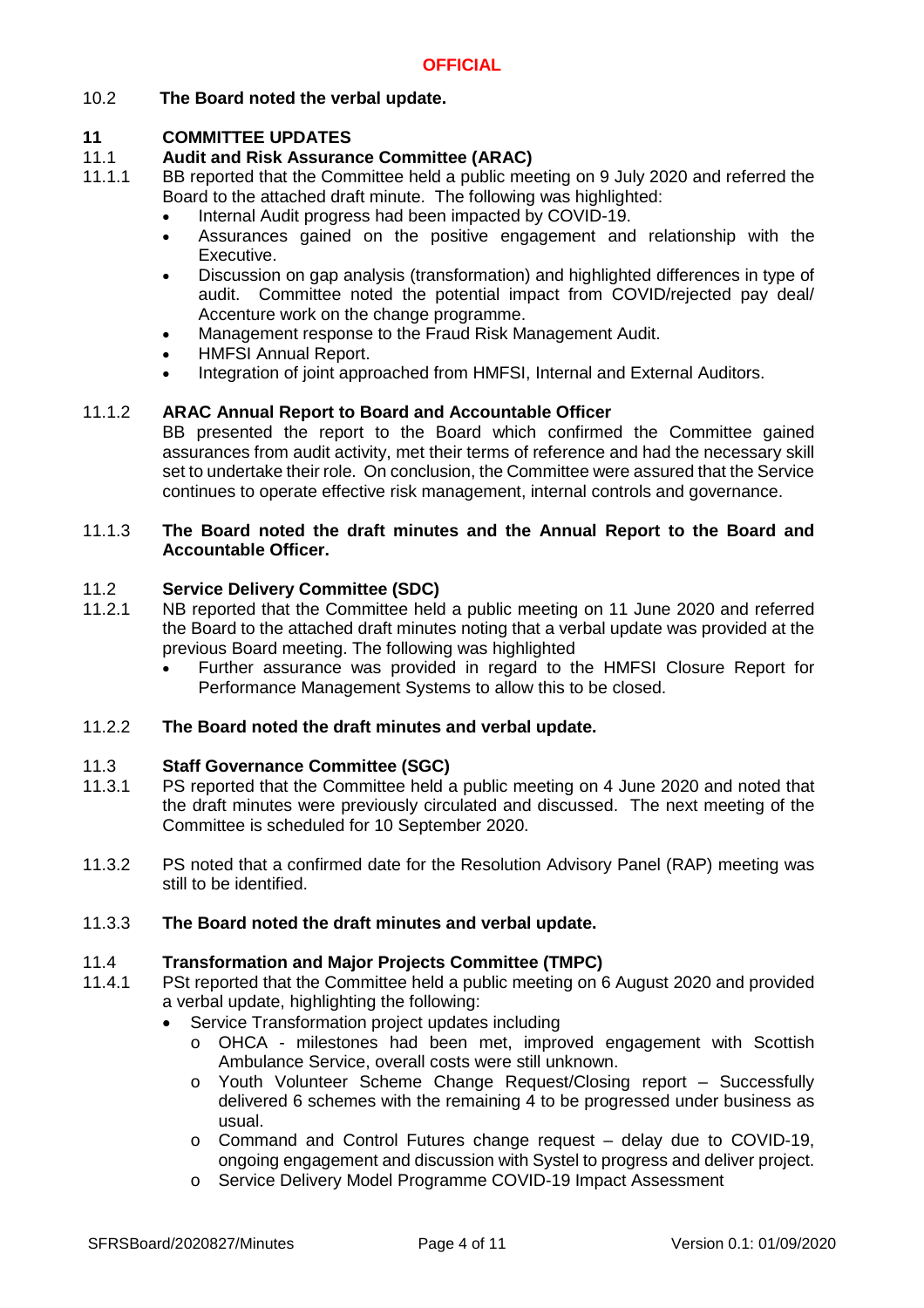Major Project dashboard updates including West Asset Resource Centre, McDonald Road Refurbishment and People, Training, Finance and Assets.

#### 11.4.2 **The Board noted the verbal update.**

#### 11.5 **Integrated Governance Forum (IGF)**

- 11.5.1 KD stated that the first meeting of the Forum took place on 9 July 2020 and their remit would focus on good governance, identifying overlaps and common themes across the Committees. The following was highlighted:
	- Discussed the potential overlap relating to training and clinical governance between the Staff Governance and Service Delivery Committee's. A separate meeting had been scheduled to discuss this further.
	- Board engagement relating to the future vision of the organisation.
	- Themes emerging from Board Members Appraisals. Dates to be offered to Board Members to have a mid-year light touch review.
	- Future Board Member Only day scheduled but this is dependent on the Ministerial Annual Performance Review going ahead on 22 September 2020.
	- Future update from this Forum will be given during the Chair/Chief's Update report.

#### 11.5.2 **The Board noted the verbal update.**

# **12 REVIEW OF SUSPENSION OF PUBLIC ACCESS TO SFRS BOARD PUBLIC MEETINGS**

- 12.1 RW presented a report to the Board seeking to review the decision regarding public access to meetings of the Board/Committees and outlined options, noting the following key points:
	- Test session of broadcasting a meeting was held on 24 August 2020.
	- Consideration to be given for an additional option of recording and publishing the meeting.
- 12.2 During a full discussion the Board discussed the approximate timescale before public meetings would resume, their awareness of the statutory duty to hold public meetings, the viability of undertaking the proposed options during the current situation, the need to ensure a high professional standard of broadcasting/recording and the potential to explore stable longer term options.
- 12.3 The Chair requested that a further review be undertaken to identify future longer term options with an update to be provided at the next meeting (October 2020). It was agreed that the status quo would remain during these challenging times and until such time further consideration could be given to longer term options.

### **ACTION: RW**

### 12.4 **Following consideration of the proposed options, the Board requested that further longer term options be explored and brought back for scrutiny and any future decision.**

*(The meeting broke at 1143 hrs and reconvened at 1155 hrs.)*

### **13 INTERNAL AUDIT PLAN 2020/21**

- 13.1 BB presented a report to the Board seeking approval of the Internal Audit Plan and Internal Audit Charter 2020/21 and highlighted the following key points:
	- Considered previously by the Audit & Risk Assurance Committee
	- Good range of audits planned.
- 13.2 BB noted the purpose of the proposed B1 Implementation of SFRS Corporate Governance structure, Strategy and Reporting review as contained within the plan. It was further noted that the Auditors would develop the audit remit with the Executive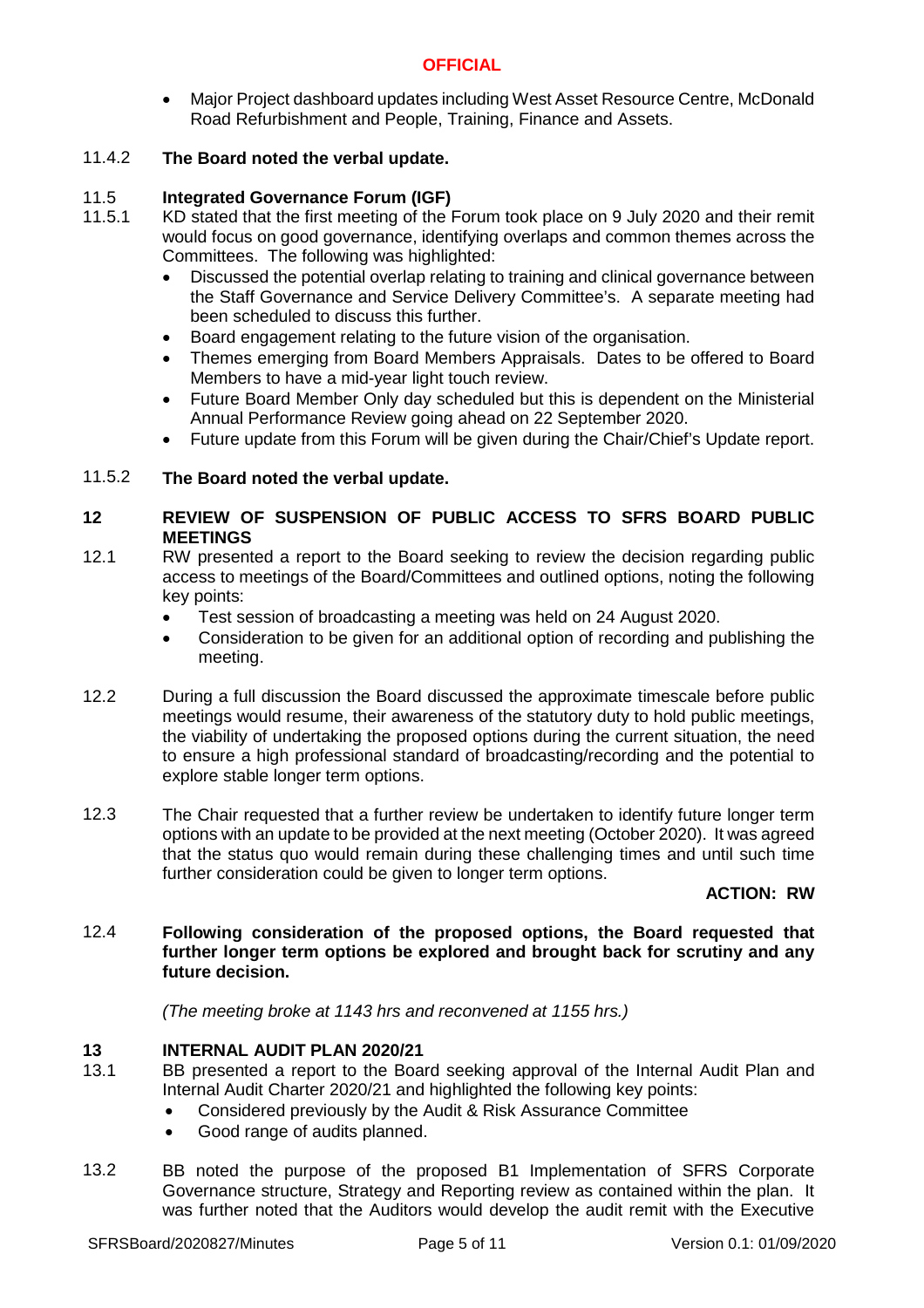Lead (discussions still to be held) and the outcomes would be to add value, understand the current position and evolve. Details on this proposed audit remit would be circulated to the Board in due course.

# **ACTION: MMcA**

#### 13.3 **The Board approved the Internal Audit Plan and Charter for 2020/21.**

*(C Owens joined the meeting at 1200 hrs)*

### **14 STANDARD STATION DESIGN PRINCIPLES**

- 14.1 SO'D presented a report to the Board seeking approval of the Standard Station Design principles that would be adopted by the Service in future development of fire stations. The following key points were highlighted:
	- Purpose of standard station design was to target the best option for investment.
	- Detailed exercise undertaken to identify the generic layout for a modern station design.
	- Strategic principles to be adopted for each project would take into consideration requirements for accommodation, adjacency, corporate specification, contaminant control, design flexibility, environmental issues, staff/visitor welfare, security, safety and training.
	- Significant engagement carried out with various key stakeholders.
	- Key financial implications highlighting the substantial capital investment required.
	- Ongoing investment required for existing fire stations, in particular those with Reinforced Autoclaved Aerated Concrete (RAAC) panels.
- 14.2 SO'D noted that the increased footprint and move to develop personal space within the station would benefit social distancing going forward. It was also noted that the reduction of water consumption, bicycle storage and charger points for electric vehicles, were incorporated within the principles and formed part of the Carbon Management Plan.
- 14.3 SO'D stated that the Service was not able to set aspirational targets against the future condition of premises in the short/medium/long term. This was due to the significant amount of funding required with no future funding stream identified. The Service would, however, prioritise stations which were affected by RAAC panels alongside taking cognisance with the future vision programme.
- 14.4 SO'D confirmed that the Service's current default position was for joint developments with Scottish Ambulance Service/Police Scotland. To date, the Service had only refurbished existing premises and reminded the Board of the successful redevelopment of Lerwick Fire Station with Scottish Ambulance Service.
- 14.5 The Board commented on the accuracy of the indicative construction costs contained within the report and the lack of benchmarking/comparison information. SO'D noted that the indicative costs were for information only and any future new build developments would be subject to formal procurement processes. The Board were reminded that they were being asked to approve the principles of a standard station design only. Any future new build developments and associated costs would be subject to separate approval by the Board.
- 14.6 The Board queried the aspirations of the Service for the digital connectivity and technical delivery on stations and SO'D confirmed that there was a standard specification for connectivity.
- 14.7 SO'D confirmed that the Service was continuing to engage with stakeholders to access potential funding streams within Scottish Government, Scottish Futures Trust, Local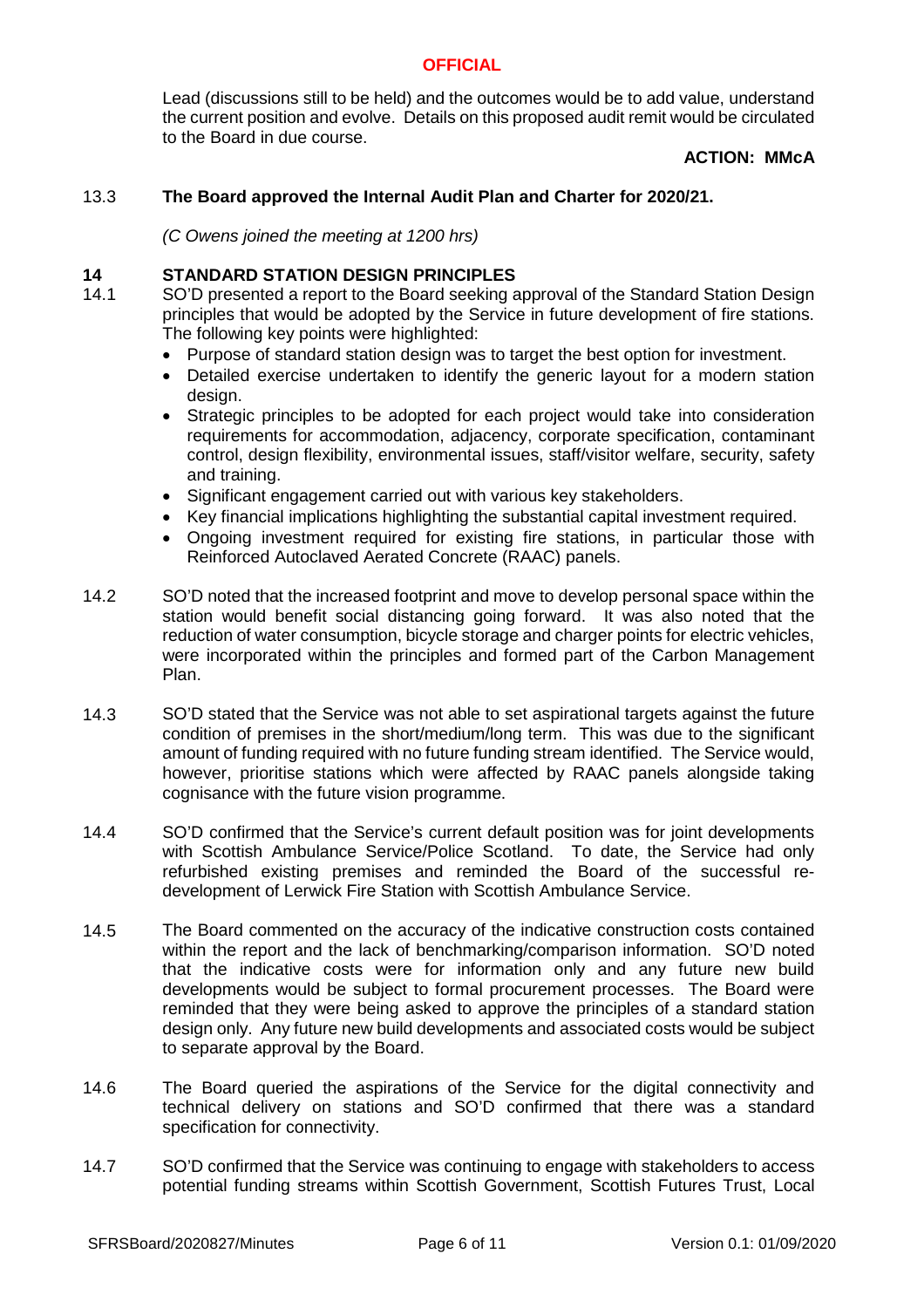Authority community funding, etc as well as highlighting collaborative partnership to benefit the wider community.

- 14.8 The Board noted the potential opportunity for collaboration within the building industry to explore modular buildings for future new build stations as a way to standardise design and costings.
- 14.9 For clarification, the Board were reminded that they were being asked to approve the principles of the Standard Station Design only. The Board were not approving the estimate/final cost of the standard station design. Future individual costings for the procurement of a new station, if approved, would be fully benchmarked at the appropriate time.

#### 14.10 **The Board approved the adoption of the principles of Standard Station Design.**

*(C Owens left the meeting at 1245 hrs)*

### **15 DEBT WRITE OFF**

- 15.1 SO'D presented a report to the Board seeking approval to request Scottish Government approval to write off debts of £2,280 owed by a supplier in liquidation.
- 15.2 The Board commented that the Service would continue to pursue potential recovery of monies which seemed contradictory. SO'D advised the Board that the Service would pursue recovery through the liquidation process, however for accounting purposes this would be written off.

#### 15.3 **The Board approved the request to seek Scottish Government's approval to write off this debt.**

### **16 ANNUAL PROCUREMENT REPORT FOR THE PERIOD 1 APRIL 2019 – 31 MARCH 2020**

- 16.1 SO'D presented a report to the Board seeking approval for the Annual Procurement Report for the period 1 April 2019 – 31 March 2020 noting the Service's requirement to prepare and publish under the Procurement Reform (Scotland) Act 2014. Following approval, the report would be published no later than 31 August 2020. It was highlighted that the Service achieved a score of 81% in the Procurement and Commercial Improvement Programme (PCIP) Assessment and the total value of Regulation Procurement was £48.5 million on 63 regulated procurements. Improvements were noted within the payment of suppliers (96% / 99% within 30 / 60 days respectively), delivery on sustainability duty and demonstrated community benefits.
- 16.2 The Board commended the efforts of the Procurement Team for their hard work and achievement within the last year.
- 16.3 SO'D confirmed that 46% of supplier base were assessed as SME's and noted that targets could not be set due to adhering to proper tendering processes. Approximately 36% (£27 million) of spend was with these suppliers. The savings and non cash efficiency savings noted within the report were generated through the Spikes Cavell database.

#### 16.4 **The Board approved the Annual Procurement Report for the period 1 April 2019 – 31 March 2020.**

# **17 RESOURCE BUDGET MONITORING – JULY 2020**

17.1 SO'D presented a report advising the Board of the resource budget position for the period ending 31 July 2020. SO'D outlined the analysis of the financial position and referred Members to Appendix A of the report, which identified the current resource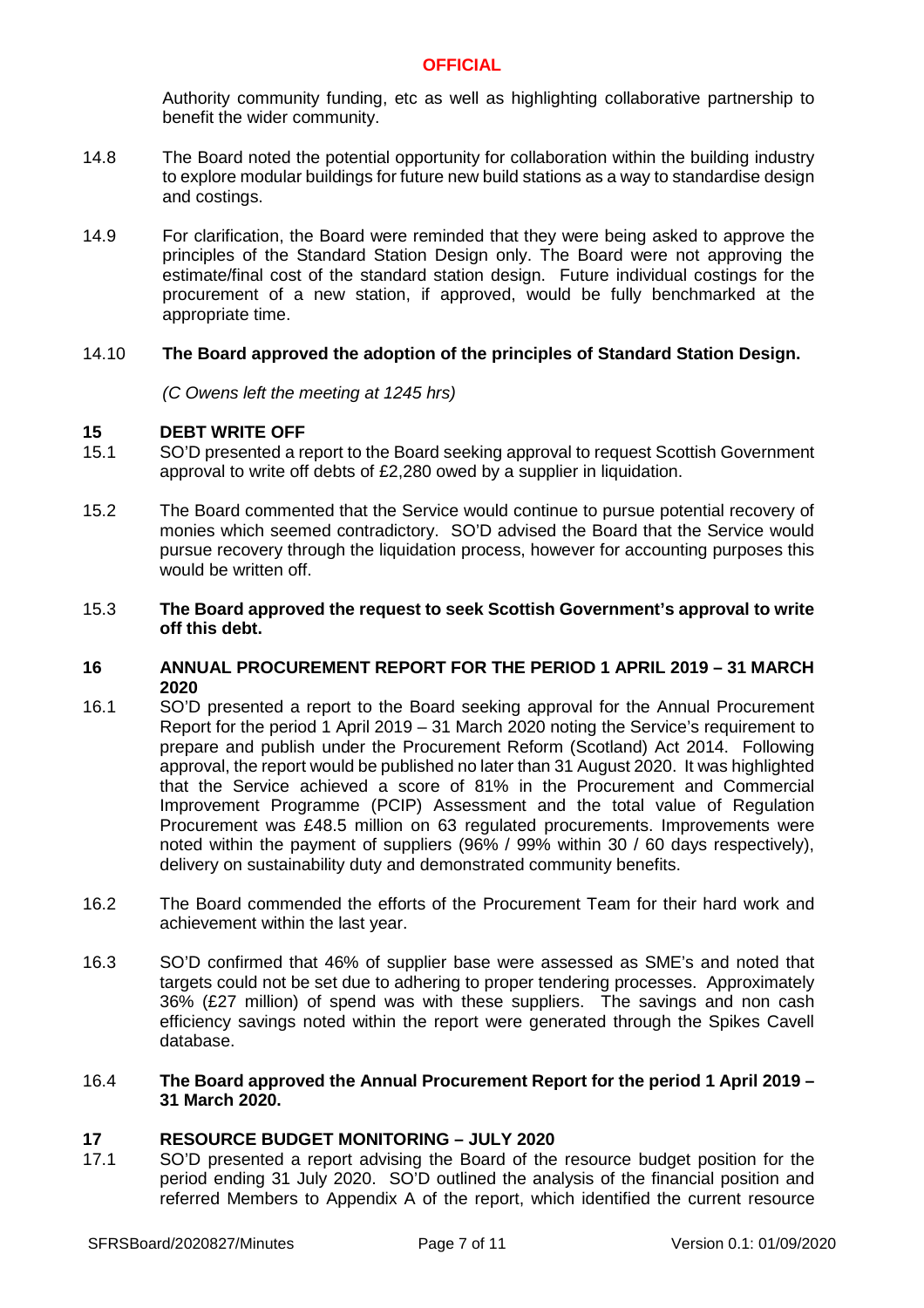position showing a forecast year-end underspend of £0.193 million. The forecast position includes anticipated costs for COP26 and net savings to date in respect of COVID-19. The Strategic Leadership Team had recently reviewed the budget position and approved the reallocation of £2.1 million as detailed within Appendix B.

17.2 SO'D noted that the reallocation of £2.1 million has been assigned to budget holders and further details would be provided in future reports. Options for potential spend to save opportunities were noted.

### 17.3 **The Board scrutinised the resource budget position for the period ending 31 July 2020.**

### **18 CAPITAL MONITORING REPORT 2020/21 – JULY 2020**

- 18.1 SO'D presented a report advising the Board of actual and committed expenditure against the 2020/21 capital budget for the period ending 31 July 2020. It was anticipated that the revised budget of £37.410 million would be spent by the end of the financial year with 62.5% already committed.
- 18.2 SO'D reminded the Board that an additional £4.35 million was received from Scottish Government, noting that this must be specifically spent on minor works. SO'D was unaware whether there were other recipients to benefit from additional monies.
- 18.3 It was agreed that an update on the Fire Museum would be provided at a future strategy Day (captured under Item 24).

#### 18.4 **The Board scrutinised the level of actual and committed expenditure for the period ending 31 July 2020.**

*(The meeting broke at 1305 hrs and reconvened at 1315 hrs.)*

### **19 ANNUAL OPERATING PLAN 2019/20 QUARTERLY PROGRESS REPORT**

- 19.1 MMcA presented a report to the Board detailing the quarterly progress of the Annual Operating Plan 2019/20 and highlighted the following key points:
	- Up to the end of June 2020, 34 actions have been completed, 18 actions have been closed and 9 actions remain live.
- 19.2 In regard to SO4:10, SO'D stated that COVID-19 had escalated work within business continuity plans and this would now be brought back in line with normal processes.
- 19.3 In regard to SO1.1, SS explained that a consistent approach across the UK for developing a risk rating process would ensure the consistent application of industry standards for audit purposes, enable benchmarking against other UK fire and rescue services and allow the Service to utilise resources within the NFCC.

#### 19.4 **The Board noted the report.**

### **20 ANNUAL OPERATING PLAN 2020/21 QUARTER 1 PROGRESS REPORT**

- 20.1 MMcA presented a report to the Board noting that this was the first Consolidated Risk and Performance report and highlighted the following key points:
	- Up to the end of June 2020, 26 actions were reporting Green and 24 actions were reporting Amber.
	- Given the circumstances, the Service has continued to perform well.
	- Due to a reporting error, the staff absence data was missing.
	- Home Fire Safety Visits (HFSV) have been impacted by COVID-19 but the Service was continuing to focus on high risk visits. Online registration system introduced.
	- Case conference convened following a spike in fire fatalities.
	- *Make the Call* campaign was currently running to identify high risk individuals within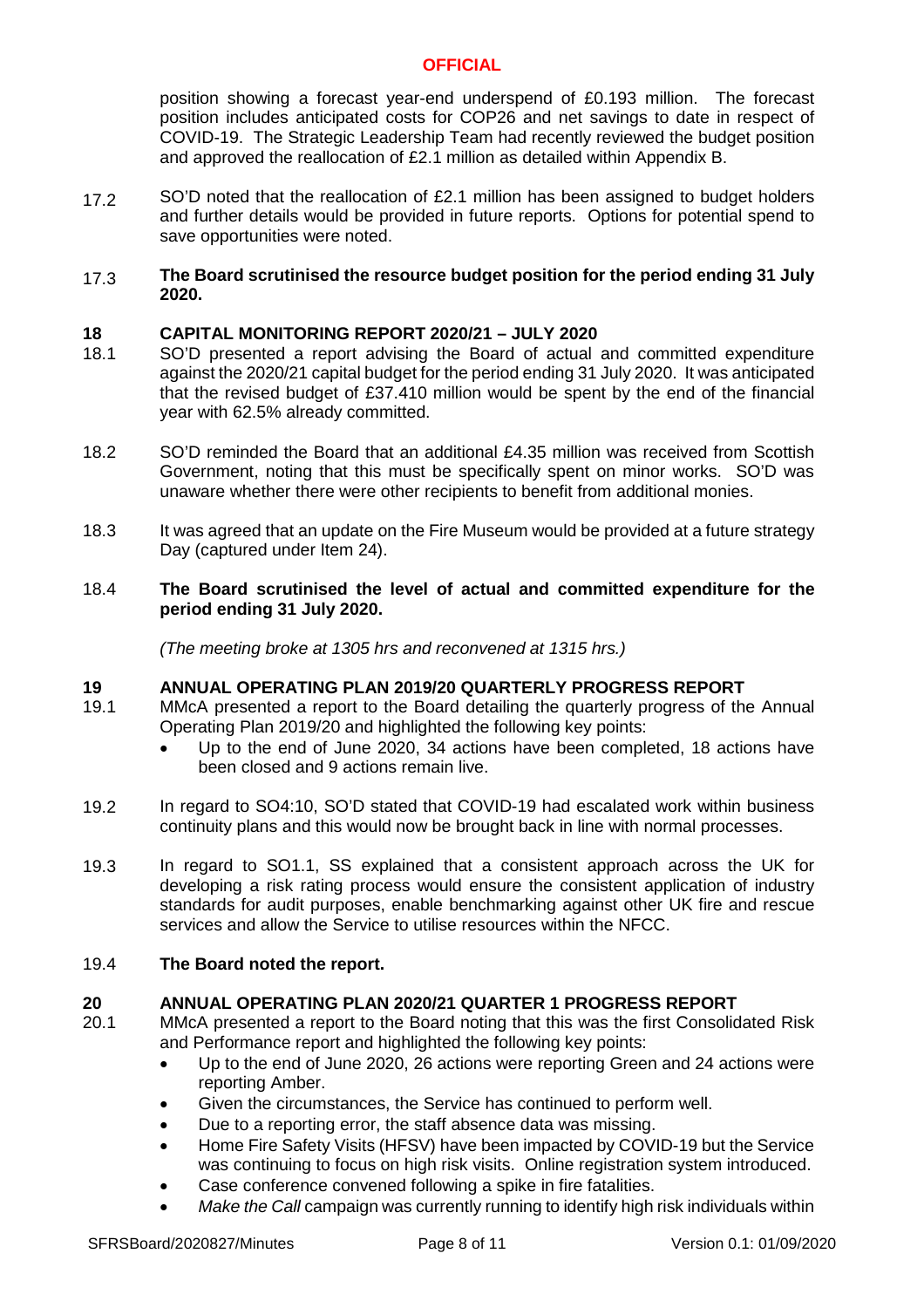local communities.

- 20.2 The Board asked whether there was any value in analysing the impact of the reduction in HFSVs over the current period and the potential impact of reducing future targets to allow more focus on higher risks. SS agreed that there was value in exploring quality over quantity, however, the current societal circumstances during lockdown were unique and difficult to benchmark against.
- 20.3 PSt noted that dwelling fire incidents had reduced, however, high severity dwelling fire incidents had increased. It has not been determined whether COVID-19 had a direct impact on these incidents. For information, SS noted that Fire Investigation processes had been amended to include a section on potential implications arising from COVID-19/lockdown.
- 20.4 The Board were updated on the capacity and development of the data team.
- 20.5 In regard to response times, the Board were reminded that due to the variations in geography and distribution of communities, a response standard had not been set. It was indicated that some narrative, to explain this reason, would be helpful.
- 20.6 The Board commented that using standardised commentary would be helpful to provide greater clarity.
- 20.7 MMcA confirmed that the performance indicators would be reviewed over the next 12- 18 months, albeit with the awareness that the Fire Framework would be renewed next year and the potential impact of this. A session on performance indicators would be provided at a future strategy day.

#### 20.8 **The Board noted the report.**

### **21 REVISED ANNUAL OPERATING PLAN 2020/21**

- 21.1 MMcA presented the revised Annual Operating Plan 2020/21 report to the Board for information and highlighted the following:
	- Action and milestones reviewed to take account of the impact of COVID-19.
	- Change Log process introduced to capture and report on changes within the plan.
	- Thirteen actions will span across a number of years and several milestones have been adjusted.
- 21.2 In regard to the potential revised UFAS strategy, SS noted that the timescale for implementing changes would be dependent on the outcome of the options appraisal, the level of engagement required, the potential challenge to proposals and the Command and Control Futures project.
- 21.3 SS noted that the recording of blue light journeys was possible, however, he did not have confidence in the data due to the numerous issues with the UFAS Recording System. The Board noted the difficulties with the system, however, it was felt that this information would help demonstrate the work being done to reduce blue light journeys.
- 21.4 MMcA stated that this 3-year plan was agile and the underpinning management processes would allow the Service to absorb additional work pressures.
- 21.5 MB updated the Board on the reason for the extended milestone date for the procurement of suitable Wildfire PPE and the work being undertaken.
- 21.6 As a result of the Accenture review, MB stated that resourcing within the Programme Management Office would need to be increased and this would be discussed further at the Accenture presentation on 3 September 2020.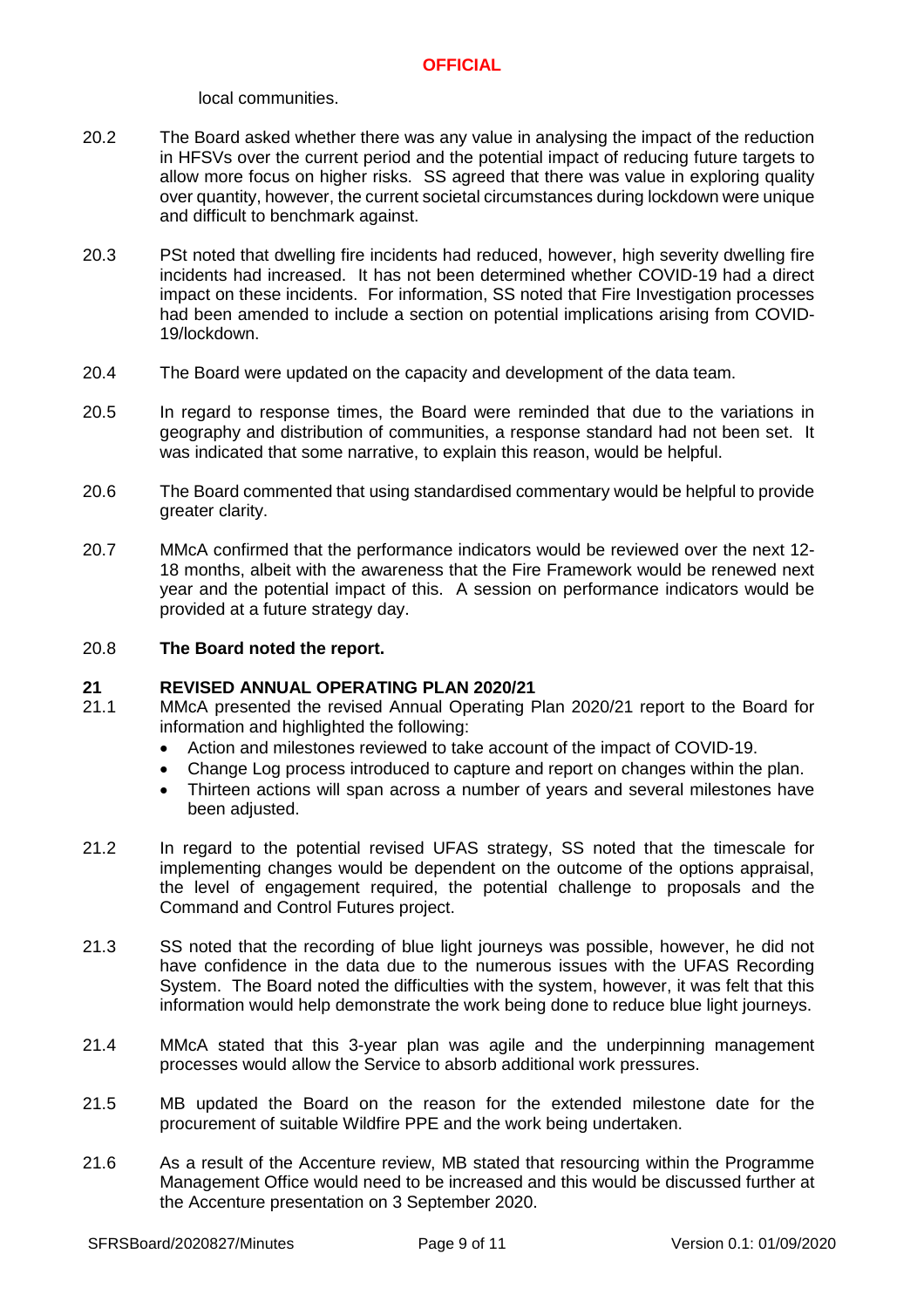### 21.7 **The Board noted the report.**

#### **22 SFRS LONG TERM STRATEGIC VISION: INTERNAL ENGAGEMENT PLAN**

- 22.1 MMcA presented a report to the Board providing high level detail on the engagement process proposing to be adopted to build a long term strategic vision for SFRS to help deliver change. He noted that it was the intention to have an open and honest conversation with staff on the development of the future vision, acknowledge previous concerns and further build on the purpose statement to achieve a shared consensus on the future vision.
- 22.2 It was agreed that Board Members would not be present as this may affect discussions/ outcomes. A detailed report on the emerging themes would be provided after the events.

### **ACTION: MMcA**

- 22.3 The Board commented on the overall tone of the plan (reaction rather than pro-active) and the need to use plain, non-managerial, language.
- 22.4 The Board were informed that the planned engagement events included Chief Officer lead sessions (x3) and external facilitated staff sessions (x10).

#### 22.5 **The Board noted the report.**

### **23 RISK THEMES**

23.1 None.

### **24 FORWARD PLAN**

- 24.1 AC presented the Forward Plan noting that this would be kept under review and proposed agenda items would be prioritised due to the ongoing pandemic situation.
- 24.2 It was agreed that the Forward Plan and Strategy Day Programme would be updated to include:
	- Update on Fire Museum and Performance Indicators (Strategy Day).

**ACTION: BST**

### **25 DATE OF NEXT MEETING**

- 25.1 On behalf of the Board and to mark his last official Board meeting, the Chair formally thanked Sid Patten for his hard work and dedication throughout his 8-year tenure as a Board Member.
- 25.2 The next meeting of the Board is scheduled to take place on Thursday 29 October 2020 at 1000 hrs.
- 25.3 There being no further matters to discuss in public, the meeting closed at 1407 hours.

### **PRIVATE SESSION**

#### **9 CHIEF OFFICER'S REPORT**

- 9.4 The Chair and Chief jointly highlighted the following:
	- Meeting between Ash Denham, Minister of Community Safety, and the Fire Brigades Union.
	- Update on discussions held with Fire Brigades Union.
	- Future Fire Reform and subsequent implications for the Service.
	- Meeting held to discuss the concerns on the tri-partite agreement.